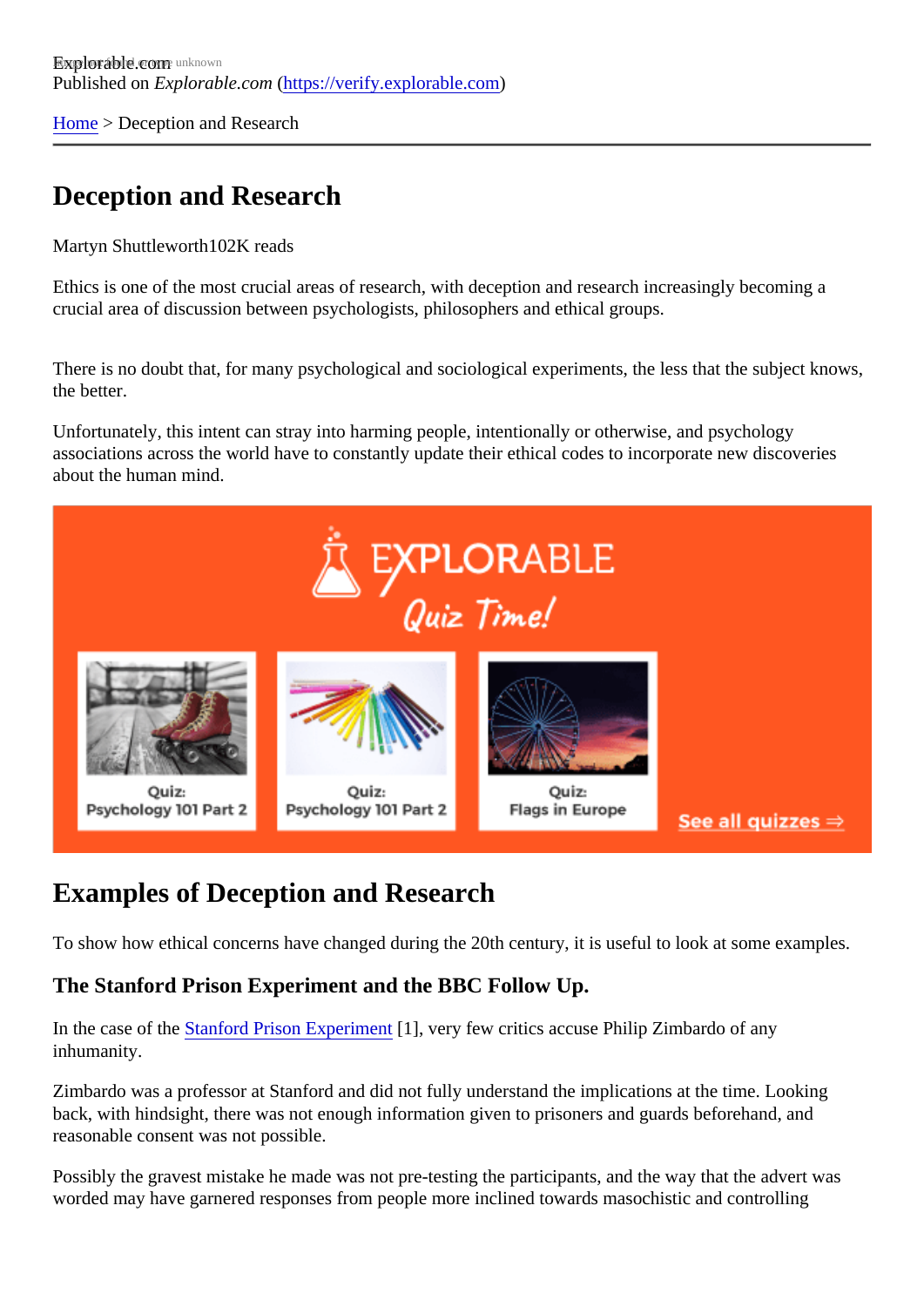behavior. Zimbardo was not a bad person, quite the opposite, but this infamous experiment highlighted the danger of mixing deception and research.

The BBC experiment, in 2002, tried to replicate the Stanford Prison Experiment, but used different techniques and ethical codes.

The experimenters ensured that the applicants were informed about the fact that they may be subject to emotional distress. The applicants were selected after careful psychological evaluation. A paramedic and psychology team watched 24/7, and any one of these had the right to halt the experiment immediately and intervene.

An ethical committee chaired by a member of parliament vetted the procedures first and gave the go-ahead for the experiment. Again, they could bring a complete halt to the proceedings. Unlike in Zimbardo's research, the Guards underwent some training and were told exactly what was, and what was not accepta

This experiment, whilst it would attract rigorous scrutiny, addressed the concerns about deception in research in the best way, and it has received less criticism than Zimbardo.

The addition of **a** consent form<sup>[2]</sup> at the end allowing a subject to ask for their input to be removed would probably bring it into line with modern day values, so any deception within the experiment was minimized.

The Piliavin and Piliavin Experiment - Public Deception and Research

After the rape and murder of Kitty Genovese, where the victim allegedly screamed for 30 minutes whilst she was brutally killed and raped, raised questions about why no bystanders or neighbors intervened, or even phoned the police.

See alsoBystander Apathy Experime<sup>8</sup>]

In response, Piliavin and Piliavin, realizing that a laboratory experiment with informed consent would not produce accurate enough results, designed an experiment where they would recast famaritan' [behavio](https://verify.explorable.com/helping-behavior)r<sup>[4]</sup> upon unsuspecting members of the public traveling in a New York subway train.

A model, either apparently drunk or carrying a cane would collapse, and the amount of helpful intervention by members of the public would be determined.

The results of the experiment determined that people were generally very helpful, although a little more reluctant to help a drunk.

In terms of the ethical code governid geteption and research, it could be argued that the experiment could be performed in no other way, as previous attempts showed.

If the [participants](https://verify.explorable.com/social-science-subjects) [6] possessed pre-information, and knew that they were being watched, the bystanders would be more likely to help. The usefulness of the results is also undoubted and unquestionable.

The murder caused a lot of publicity and it could be argued that such a study into behavior could lead to educational adjustments and cultural changes preventing a repeat.

For example, a publicity campaign asking people to intervene, or phone the emergency services if they felt too physically threatened, could justify the ethical risks.

The problem with the experiment is that there was no pre-experimental consent, and the experiment could have emotionally distressed people, either because they thought that somebody was hurt or due to quilt from their failure to help.